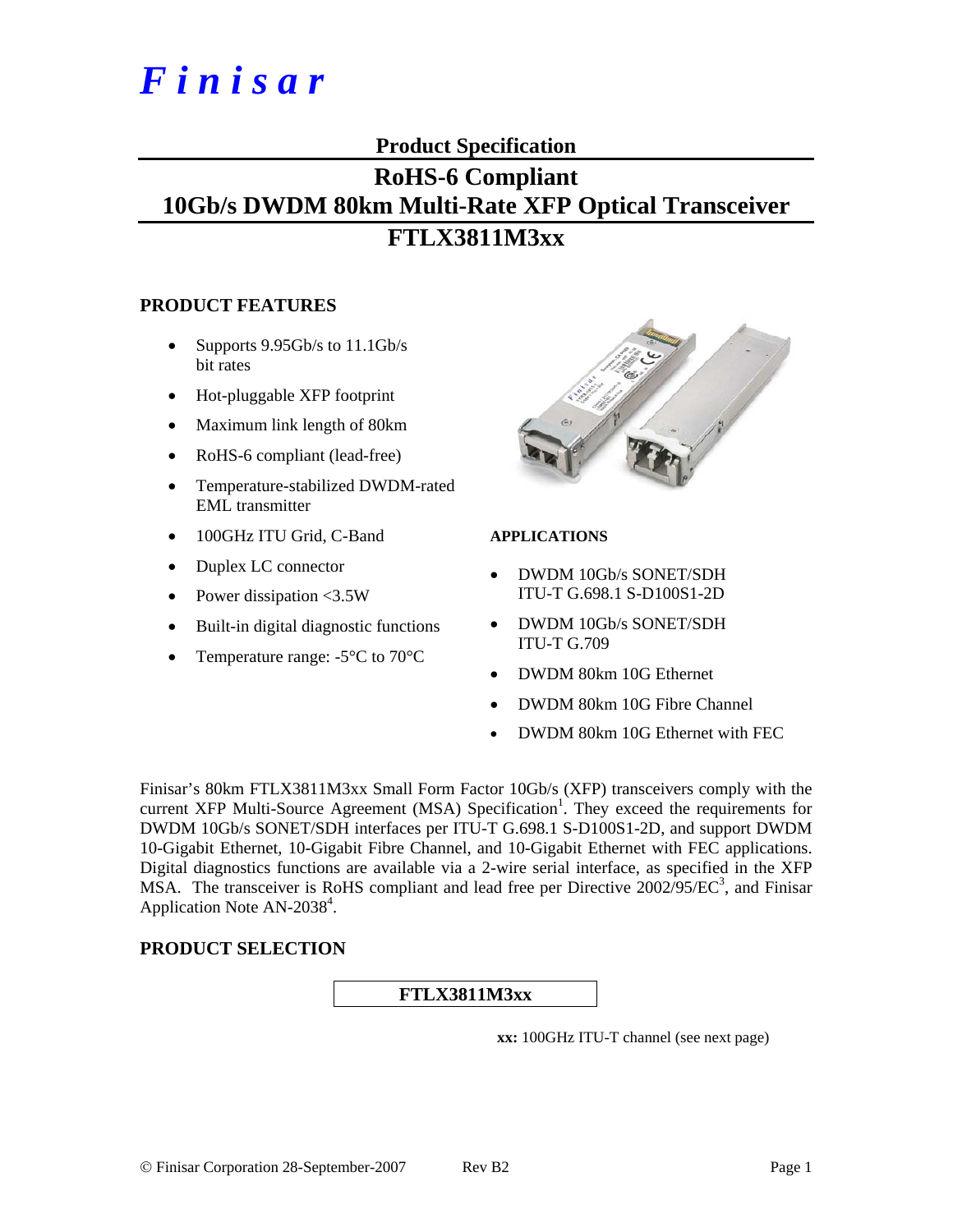| Channel # | <b>Product Code</b> | <b>Frequency (THz)</b> | Center Wavelength (nm) |
|-----------|---------------------|------------------------|------------------------|
| $17*$     | FTLX3811M317        | 191.7                  | 1563.86                |
| 18*       | FTLX3811M318        | 191.8                  | 1563.05                |
| $19*$     | FTLX3811M319        | 191.9                  | 1562.23                |
| $20*$     | FTLX3811M320        | 192.0                  | 1561.42                |
| 21        | FTLX3811M321        | 192.1                  | 1560.61                |
| 22        | FTLX3811M322        | 192.2                  | 1559.79                |
| 23        | FTLX3811M323        | 192.3                  | 1558.98                |
| 24        | FTLX3811M324        | 192.4                  | 1558.17                |
| 25        | FTLX3811M325        | 192.5                  | 1557.36                |
| 26        | FTLX3811M326        | 192.6                  | 1556.55                |
| 27        | FTLX3811M327        | 192.7                  | 1555.75                |
| 28        | FTLX3811M328        | 192.8                  | 1554.94                |
| 29        | FTLX3811M329        | 192.9                  | 1554.13                |
| 30        | FTLX3811M330        | 193.0                  | 1553.33                |
| 31        | FTLX3811M331        | 193.1                  | 1552.52                |
| 32        | FTLX3811M332        | 193.2                  | 1551.72                |
| 33        | FTLX3811M333        | 193.3                  | 1550.92                |
| 34        | FTLX3811M334        | 193.4                  | 1550.12                |
| 35        | FTLX3811M335        | 193.5                  | 1549.32                |
| 36        | FTLX3811M336        | 193.6                  | 1548.51                |
| 37        | FTLX3811M337        | 193.7                  | 1547.72                |
| 38        | FTLX3811M338        | 193.8                  | 1546.92                |
| 39        | FTLX3811M339        | 193.9                  | 1546.12                |
| 40        | FTLX3811M340        | 194.0                  | 1545.32                |
| 41        | FTLX3811M341        | 194.1                  | 1544.53                |
| 42        | FTLX3811M342        | 194.2                  | 1543.73                |
| 43        | FTLX3811M343        | 194.3                  | 1542.94                |
| 44        | FTLX3811M344        | 194.4                  | 1542.14                |
| 45        | FTLX3811M345        | 194.5                  | 1541.35                |
| 46        | FTLX3811M346        | 194.6                  | 1540.56                |
| 47        | FTLX3811M347        | 194.7                  | 1539.77                |
| 48        | FTLX3811M348        | 194.8                  | 1538.98                |
| 49        | FTLX3811M349        | 194.9                  | 1538.19                |
| 50        | FTLX3811M350        | 195.0                  | 1537.40                |
| 51        | FTLX3811M351        | 195.1                  | 1536.61                |
| 52        | FTLX3811M352        | 195.2                  | 1535.82                |
| 53        | FTLX3811M353        | 195.3                  | 1535.04                |
| 54        | FTLX3811M354        | 195.4                  | 1534.25                |
| 55        | FTLX3811M355        | 195.5                  | 1533.47                |
| 56        | FTLX3811M356        | 195.6                  | 1532.68                |
| 57        | FTLX3811M357        | 195.7                  | 1531.90                |
| 58        | FTLX3811M358        | 195.8                  | 1531.12                |
| 59        | FTLX3811M359        | 195.9                  | 1530.33                |
| $60*$     | FTLX3811M360        | 196.0                  | 1529.55                |
| $61*$     | FTLX3811M361        | 196.1                  | 1528.77                |

**\***This channel is supported with limited availability -- Please contact Finisar for further details.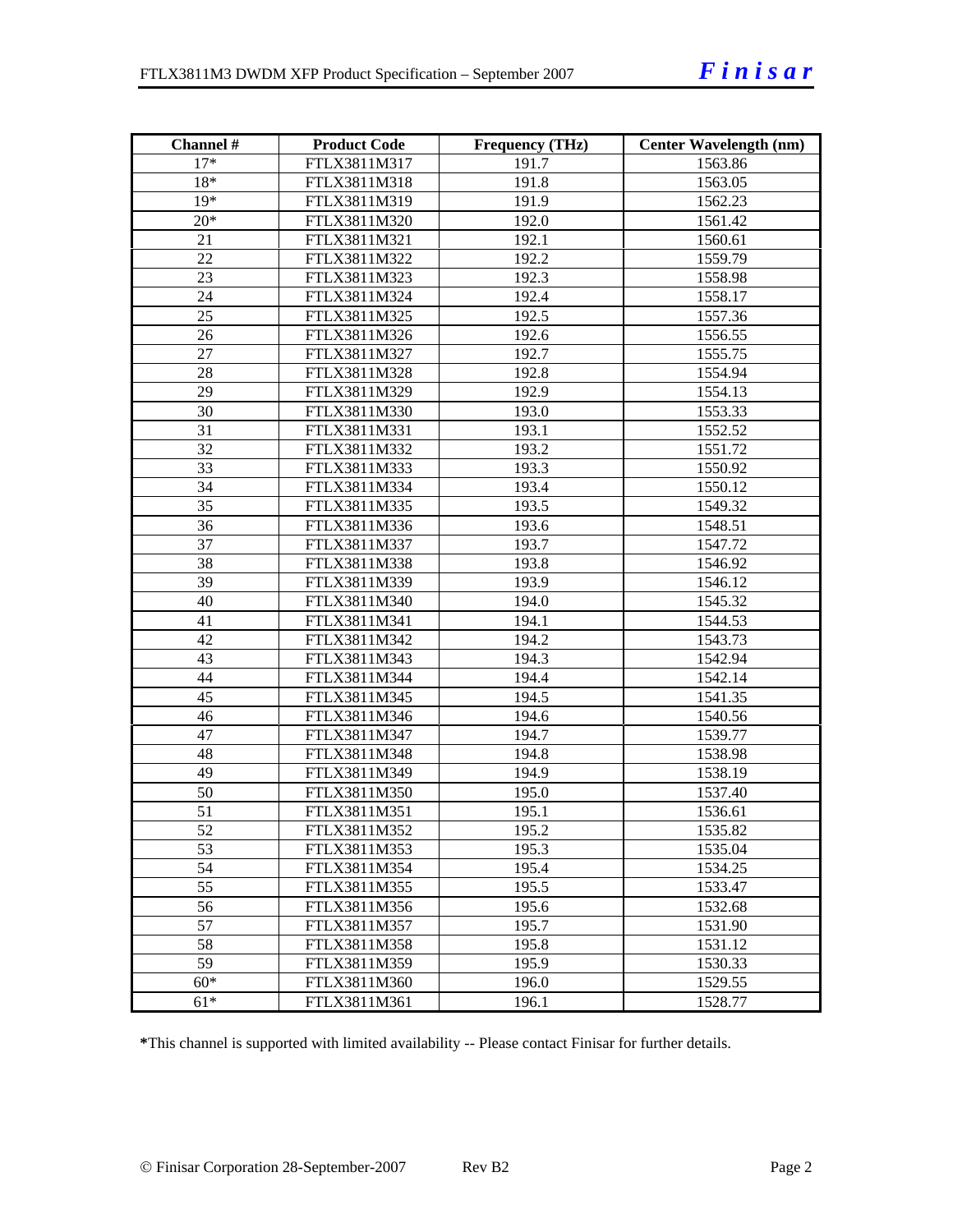# **I. Pin Descriptions**

| Pin             | Logic   | <b>Symbol</b>    | <b>Name/Description</b>                                       | Ref.           |
|-----------------|---------|------------------|---------------------------------------------------------------|----------------|
| 1               |         | <b>GND</b>       | Module Ground                                                 |                |
| $\overline{2}$  |         | VEE5             | Optional -5.2 Power Supply - Not required                     |                |
| $\overline{3}$  | LVTTL-I | Mod-Desel        | Module De-select; When held low allows the module to          |                |
|                 |         |                  | respond to 2-wire serial interface commands                   |                |
| $\overline{4}$  | LVTTL-O |                  | Interrupt (bar); Indicates presence of an important condition | 2              |
|                 |         | Interrupt        | which can be read over the serial 2-wire interface            |                |
| 5               | LVTTL-I | TX_DIS           | Transmitter Disable; Transmitter laser source turned off      |                |
| 6               |         | VCC5             | +5 Power Supply                                               |                |
| 7               |         | <b>GND</b>       | Module Ground                                                 | 1              |
| 8               |         | VCC3             | +3.3V Power Supply                                            |                |
| 9               |         | VCC3             | +3.3V Power Supply                                            |                |
| 10              | LVTTL-I | <b>SCL</b>       | Serial 2-wire interface clock                                 | 2              |
| 11              | LVTTL-  | <b>SDA</b>       | Serial 2-wire interface data line                             | $\overline{2}$ |
|                 | I/O     |                  |                                                               |                |
| 12              | LVTTL-O | Mod_Abs          | Module Absent; Indicates module is not present. Grounded      | $\overline{2}$ |
|                 |         |                  | in the module.                                                |                |
| 13              | LVTTL-O | Mod_NR           | Module Not Ready; Finisar defines it as a logical OR          | 2              |
|                 |         |                  | between RX_LOS and Loss of Lock in TX/RX.                     |                |
| 14              | LVTTL-O | RX_LOS           | Receiver Loss of Signal indicator                             | $\overline{2}$ |
| 15              |         | <b>GND</b>       | Module Ground                                                 | $\mathbf{1}$   |
| 16              |         | <b>GND</b>       | Module Ground                                                 | 1              |
| 17              | $CML-O$ | RD-              | Receiver inverted data output                                 |                |
| 18              | CML-O   | $RD+$            | Receiver non-inverted data output                             |                |
| 19              |         | <b>GND</b>       | Module Ground                                                 | 1              |
| $\overline{20}$ |         | VCC <sub>2</sub> | +1.8V Power Supply                                            |                |
| $\overline{21}$ | LVTTL-I | P Down/RST       | Power Down; When high, places the module in the low           |                |
|                 |         |                  | power stand-by mode and on the falling edge of P_Down         |                |
|                 |         |                  | initiates a module reset                                      |                |
|                 |         |                  | Reset; The falling edge initiates a complete reset of the     |                |
|                 |         |                  | module including the 2-wire serial interface, equivalent to a |                |
|                 |         |                  | power cycle.                                                  |                |
| 22              |         | VCC <sub>2</sub> | +1.8V Power Supply                                            |                |
| 23              |         | <b>GND</b>       | Module Ground                                                 | 1              |
| 24              | PECL-I  | RefCLK+          | Reference Clock non-inverted input, AC coupled on the         |                |
|                 |         |                  | host board - Not required                                     |                |
| 25              | PECL-I  | RefCLK-          | Reference Clock inverted input, AC coupled on the host        |                |
|                 |         |                  | board - Not required                                          |                |
| 26              |         | <b>GND</b>       | Module Ground                                                 | 1              |
| 27              |         | <b>GND</b>       | Module Ground                                                 | 1              |
| 28              | $CML-I$ | TD-              | Transmitter inverted data input                               |                |
| $\overline{29}$ | CML-I   | $TD+$            | Transmitter non-inverted data input                           |                |
| $\overline{30}$ |         | <b>GND</b>       | Module Ground                                                 | 1              |

#### Notes:

1. Module circuit ground is isolated from module chassis ground within the module.

2. Open collector; should be pulled up with 4.7k – 10kohms on host board to a voltage between 3.15V and 3.6V.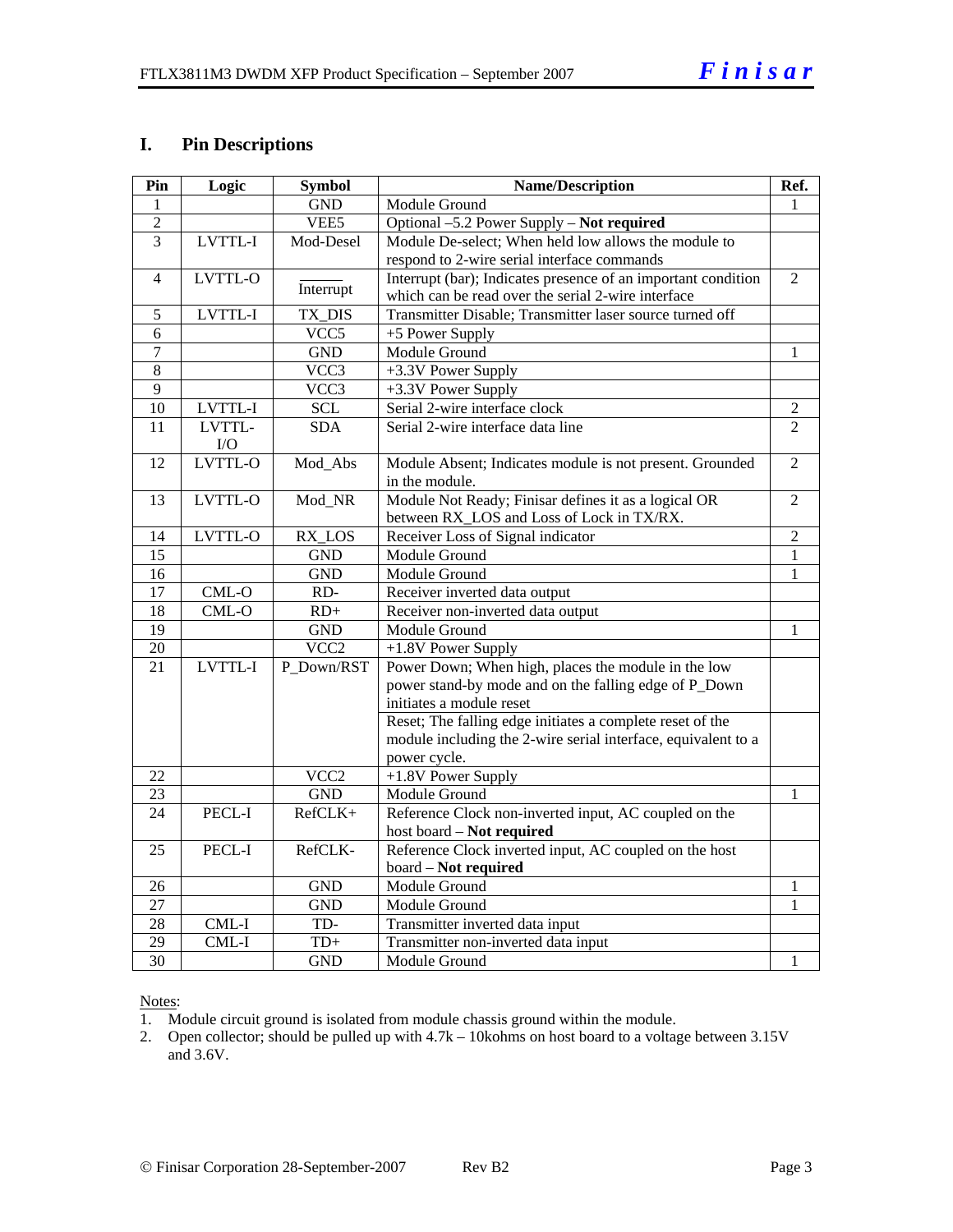

#### **Diagram of Host Board Connector Block Pin Numbers and Names**

## **II. Absolute Maximum Ratings**

| Parameter                         | <b>Symbol</b> | Min    | <b>Typ</b> | <b>Max</b> | Unit    | Ref. |
|-----------------------------------|---------------|--------|------------|------------|---------|------|
| Maximum Supply Voltage #1         | Vcc3          | $-0.5$ |            | 4.0        |         |      |
| Maximum Supply Voltage #2         | Vcc5          | $-0.5$ |            | 6.0        |         |      |
| Maximum Supply Voltage #3         | Vcc5          | $-0.5$ |            | 2.0        |         |      |
| <b>Storage Temperature</b>        |               | -40    |            | 85         | $\circ$ |      |
| <b>Case Operating Temperature</b> | m.<br>L OP.   |        |            | 70         | $\sim$  |      |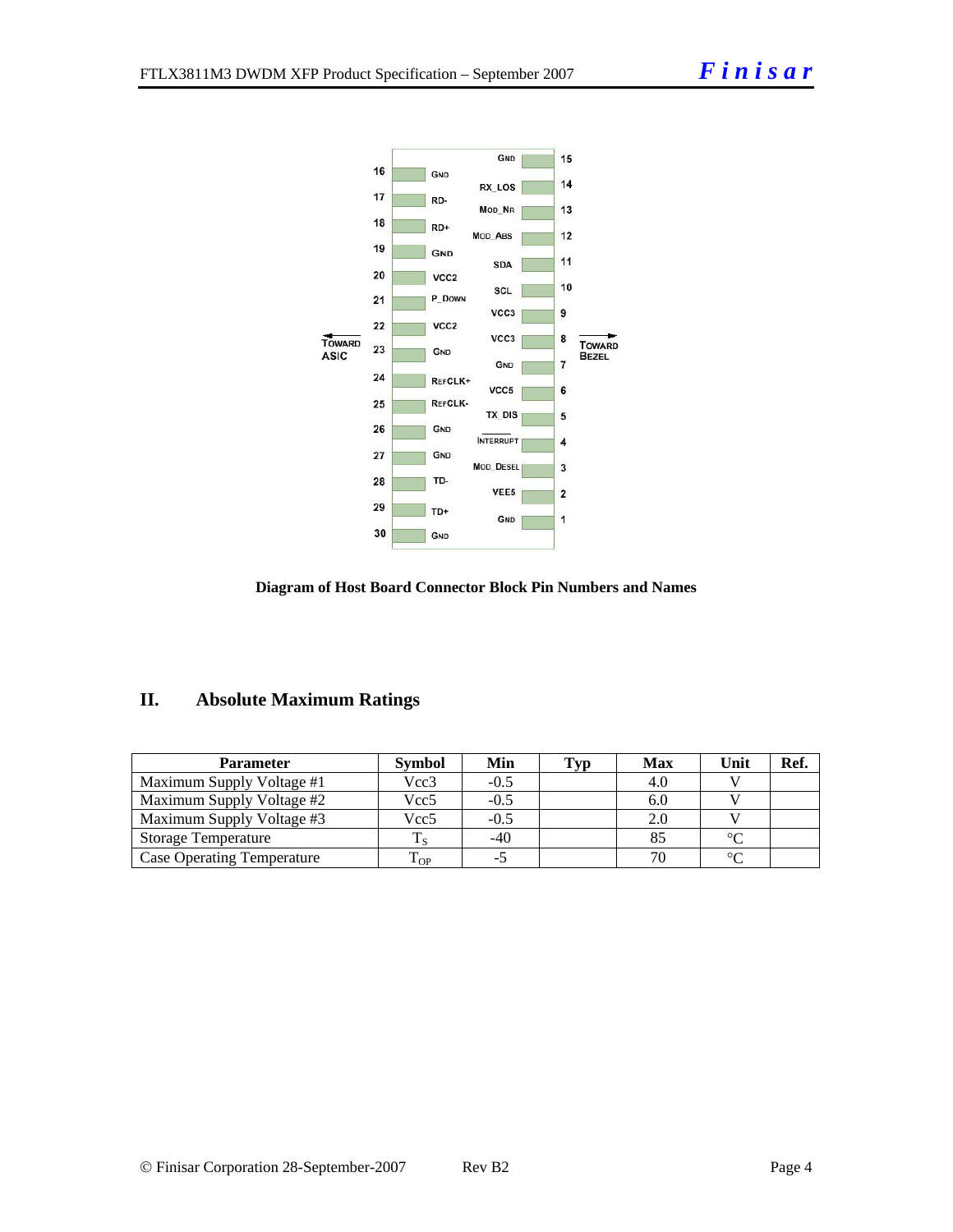| <b>Parameter</b>                    | <b>Symbol</b>    | Min              | <b>Typ</b> | <b>Max</b>          | Unit                    | Ref. |  |
|-------------------------------------|------------------|------------------|------------|---------------------|-------------------------|------|--|
| Supply Voltage #1                   | Vcc <sub>5</sub> | 4.75             |            | 5.25                | V                       |      |  |
| Supply Voltage #2                   | Vec3             | 3.13             |            | 3.46                | $\overline{\mathbf{V}}$ |      |  |
| Supply Voltage #3                   | Vcc2             | 1.71             |            | 1.89                | $\mathbf{V}$            |      |  |
| Supply Current - Vcc5 supply        | Icc <sub>5</sub> |                  |            | 350                 | mA                      |      |  |
| Supply Current – Vcc3 supply        | Icc3             |                  |            | 400                 | mA                      |      |  |
| Supply Current – Vcc2 supply        | Icc2             |                  |            | 750                 | mA                      |      |  |
| Module total power                  | $\mathbf{P}$     |                  |            | 3.5                 | W                       | 1    |  |
| <b>Transmitter</b>                  |                  |                  |            |                     |                         |      |  |
| Input differential impedance        | $R_{in}$         |                  | 100        |                     | Ω                       | 2    |  |
| Differential data input swing       | Vin,pp           | 120              |            | 820                 | mV                      |      |  |
| <b>Transmit Disable Voltage</b>     | $V_{D}$          | 2.0              |            | Vcc                 | V                       | 3    |  |
| Transmit Enable Voltage             | $\rm V_{\rm EN}$ | <b>GND</b>       |            | $GND+0.8$           | V                       |      |  |
| <b>Transmit Disable Assert Time</b> |                  |                  |            | 10                  | <b>us</b>               |      |  |
| <b>Receiver</b>                     |                  |                  |            |                     |                         |      |  |
| Differential data output swing      | Vout,pp          | 340              | 650        | 850                 | mV                      | 4    |  |
| Data output rise time               | $t_r$            |                  |            | 38                  | ps                      | 5    |  |
| Data output fall time               | $t_f$            |                  |            | 38                  | ps                      | 5    |  |
| <b>LOS Fault</b>                    | $V_{LOS fault}$  | $Vec - 0.5$      |            | Vec <sub>HOST</sub> | V                       | 6    |  |
| <b>LOS Normal</b>                   | $V_{LOS\,norm}$  | <b>GND</b>       |            | $GND+0.5$           | V                       | 6    |  |
| Power Supply Rejection              | <b>PSR</b>       | See Note 6 below |            |                     |                         | 7    |  |
| <b>Reference Clock</b>              |                  |                  |            |                     |                         |      |  |
| Clock differential input impedance  | $R$ cl $k_{in}$  |                  | 100        |                     | Ω                       |      |  |
| Reference Clock frequency           | f()              |                  | Baud/64    |                     | <b>MHz</b>              |      |  |
| Differential clock input swing      | Vclkin,pp        | 640              |            | 1600                | mV                      |      |  |
| Clock output rise/fall time         | $t_{rf}$         | 200              |            | 1250                | ps                      | 5    |  |
| Reference clock frequency tolerance | Df               | $-100$           |            | $+100$              | <b>PPM</b>              |      |  |

## **III.** Electrical Characteristics ( $T_{OP} = -5$  to 70 °C,  $V_{CC5} = 4.75$  to 5.25 Volts)

Notes:

1. Maximum total power value is specified across the full temperature and voltage range.

- 2. After internal AC coupling.
- 3. Or open circuit.
- 4. Into 100 ohms differential termination.
- 5.  $20 80 %$
- 6. Loss Of Signal is open collector to be pulled up with a  $4.7k 10$ kohm resistor to  $3.15 3.6V$ . Logic 0 indicates normal operation; logic 1 indicates no signal detected.
- 7. Per Section 2.7.1. in the XFP MSA Specification<sup>1</sup>.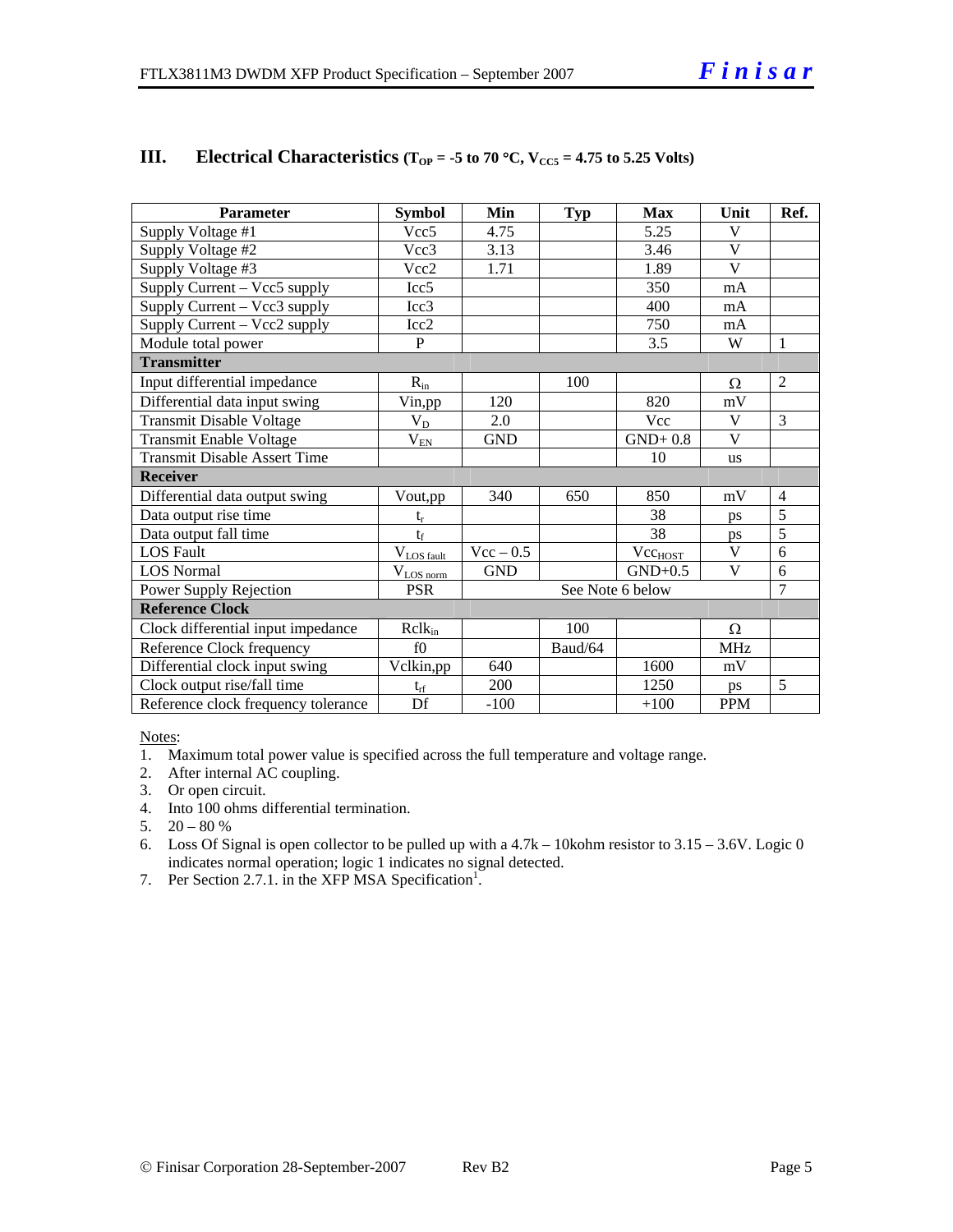### **IV.** Optical Characteristics (EOL,  $T_{OP} = -5$  to  $70^{\circ}$ C,  $V_{CC5} = 4.75$  to 5.25 Volts)

Please note that the Transmitter of the FTLX3811M3 becomes operational within 60 seconds of power-up. This is due to the time required for the EML to reach its optimum operating temperature.

| <b>Parameter</b>                    | <b>Symbol</b>        | Min     | <b>Typ</b> | <b>Max</b> | Unit       | Ref.           |  |  |
|-------------------------------------|----------------------|---------|------------|------------|------------|----------------|--|--|
| <b>Transmitter</b>                  |                      |         |            |            |            |                |  |  |
| Output Opt. Pwr: 9/125 SMF          | $P_{OUT}$            | $-1$    |            | $+3$       | dBm        |                |  |  |
| <b>Optical Extinction Ratio</b>     | ER                   | 8.2     |            |            | dB         |                |  |  |
| Center Wavelength Spacing           |                      |         | 100        |            | <b>GHz</b> | $\mathbf{1}$   |  |  |
| Transmitter Center Wavelength -     | $\lambda c$          | $X-100$ | X          | $X+100$    | pm         | $\overline{2}$ |  |  |
| End Of Life                         |                      |         |            |            |            |                |  |  |
| Transmitter Center Wavelength -     | $\lambda c$          | $X-25$  | X          | $X + 25$   | pm         | $\overline{2}$ |  |  |
| Beginning Of Life                   |                      |         |            |            |            |                |  |  |
| Sidemode Supression ratio           | $SSR_{min}$          | 30      |            |            | dB         |                |  |  |
| Tx Jitter Generation (peak-to-peak) | $Tx_i$               |         |            | 0.1        | UI         | 3              |  |  |
| Tx Jitter Generation (RMS)          | Tx <sub>jRMS</sub>   |         |            | 0.01       | UI         | $\overline{4}$ |  |  |
| <b>Relative Intensity Noise</b>     | <b>RIN</b>           |         |            | $-130$     | dB/Hz      |                |  |  |
| <b>Receiver</b>                     |                      |         |            |            |            |                |  |  |
| Receiver Sensitivity @ 9.95Gb/s     | $R_{SENS1}$          |         |            | $-24$      | dBm        | 5,6            |  |  |
| Receiver Sensitivity @ 11.1Gb/s     | $R_{SENS2}$          |         |            | $-22$      | dBm        | $\mathfrak{H}$ |  |  |
| Maximum Input Power                 | $P_{MAX}$            | $-7$    |            |            | dBm        |                |  |  |
| Optical Center Wavelength           | $\lambda_{\rm C}$    | 1270    |            | 1600       | nm         |                |  |  |
| <b>Receiver Reflectance</b>         | $R_{r\underline{x}}$ |         |            | $-27$      | dB         |                |  |  |
| Path penalty at 1450 ps/nm @        | DP <sub>1</sub>      |         |            | 2.5        | dB         | 7,8            |  |  |
| $10.7$ Gb/s                         |                      |         |            |            |            |                |  |  |
| Path penalty at 1300 ps/nm @        | DP <sub>2</sub>      |         |            | 2.5        | dB         | 8              |  |  |
| $11.1$ Gb/s                         |                      |         |            |            |            |                |  |  |
| <b>LOS De-Assert</b>                | LOS <sub>D</sub>     |         |            | $-30$      | dBm        |                |  |  |
| <b>LOS</b> Assert                   | LOS <sub>A</sub>     | $-37$   |            |            | dBm        |                |  |  |
| <b>LOS Hysteresis</b>               |                      | 0.5     |            |            | dB         |                |  |  |

Notes:

- 1. Corresponds to approximately 0.8 nm.
- 2.  $X =$  Specified ITU Grid wavelength.
- 3. Measured with a host jitter of 50 mUI peak-to-peak.
- 4. Measured with a host jitter of 7 mUI RMS.
- 5. Measured at  $1528-1600$ nm with worst ER; BER< $10^{-12}$ ; PRBS31.
- 6. Equivalent to  $-22.1$  dBm OMA at ER = 9 dB.
- 7. Dispersion penalty should be measured in loopback on a 1450 ps/nm fiber link.
- 8. Measured at BER<10<sup>-6</sup>; PRBS31.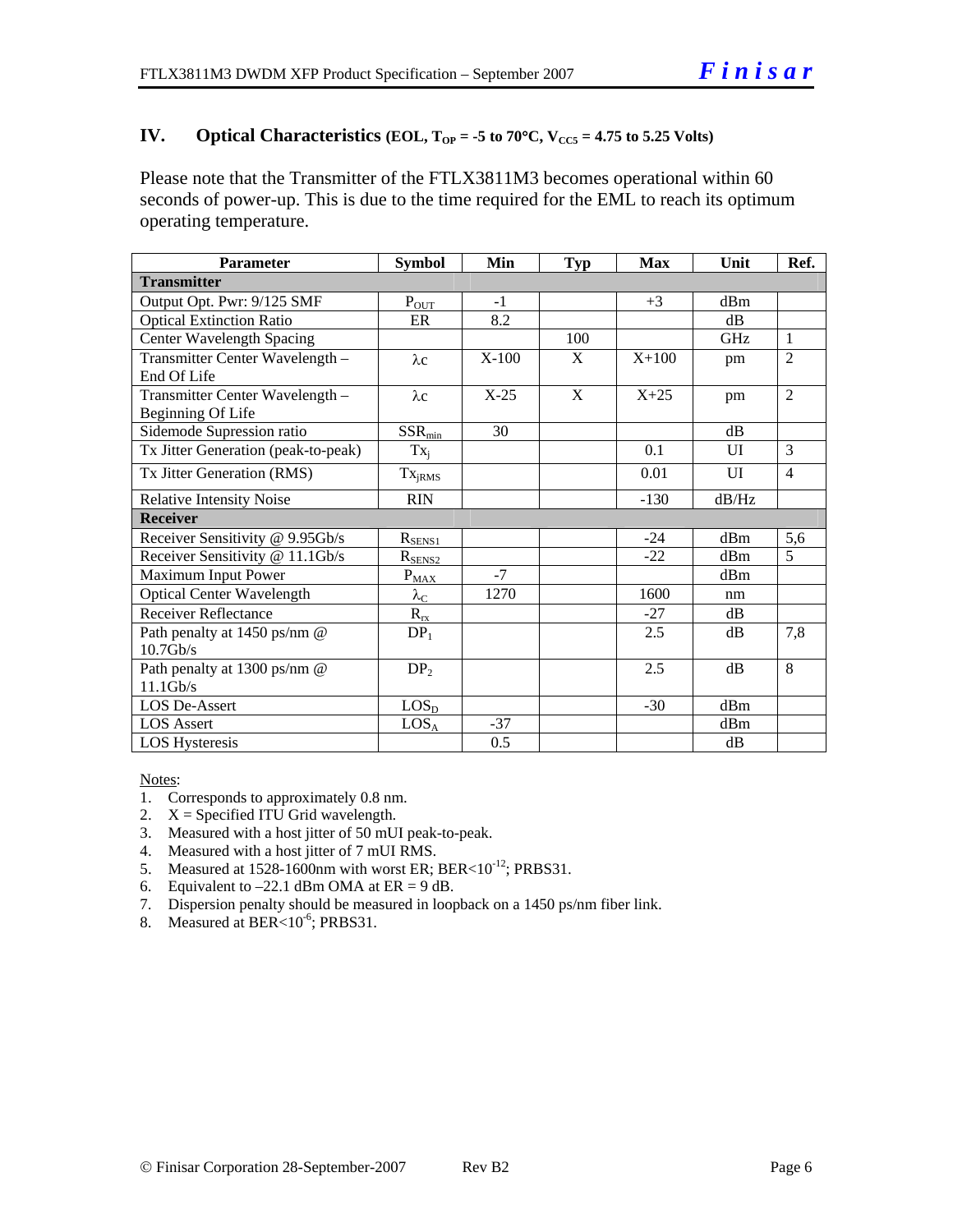#### **V. General Specifications**

| <b>Parameter</b>           | <b>Symbol</b> | Min  | Typ | <b>Max</b> | <b>Units</b> | Ref. |
|----------------------------|---------------|------|-----|------------|--------------|------|
| <b>Bit Rate</b>            | BR            | 9.95 |     |            | Gb/s         |      |
| <b>Bit Error Ratio</b>     | <b>BER</b>    |      |     | $10^{-12}$ |              |      |
| Max. Supported Link Length | $L_{MAX}$     |      | 80  |            | km           |      |

Notes:

- 1. SONET OC-192, 10G Ethernet, 10G Fibre Channel, SONET OC-192 with FEC, 10G Ethernet with FEC.
- 2. Tested with a  $2^{31} 1$  PRBS @ 9.95Gb/s and 10.3Gb/s

## **VI. Environmental Specifications**

Finisar XFP transceivers have an operating temperature range from  $-5^{\circ}C$  to  $+70^{\circ}C$  case temperature.

| Parameter                         | Svmbol            | Min | <b>Typ</b> | Max   | <b>Units</b> | Ref. |
|-----------------------------------|-------------------|-----|------------|-------|--------------|------|
| <b>Case Operating Temperature</b> | $\mathbf{1}_{OD}$ | -   |            | $\pi$ | $\circ$      |      |
| Storage Temperature               | m<br>▲ sto        | -40 |            | Ō.    | $\sim$       |      |

# **VII. Regulatory Compliance**

Finisar XFP transceivers are Class 1 Laser Products. They are certified per the following standards:

| <b>Feature</b> | <b>Agency</b>   | <b>Standard</b>                      | <b>Certificate</b> |
|----------------|-----------------|--------------------------------------|--------------------|
|                |                 |                                      | <b>Number</b>      |
| Laser Eye      | <b>FDA/CDRH</b> | CDRH 21 CFR 1040 and Laser Notice 50 | 9210176-77         |
| Safety         |                 |                                      |                    |
| Laser Eye      | TÜV             | EN $60825-1:1994+A11:1996+A2:2001$   | R72052602          |
| Safety         |                 | IEC 60825-1: 1993+A1:1997+A2:2001    |                    |
|                |                 | IEC 60825-2: 2000, Edition 2         |                    |
| Electrical     | <b>TUV</b>      | EN 60950                             | R72052602          |
| Safety         |                 |                                      |                    |
| Electrical     | UL/CSA          | CLASS 3862.07                        | 1439230            |
| Safety         |                 | CLASS 3862.87                        |                    |
|                |                 |                                      |                    |

Copies of the referenced certificates are available at Finisar Corporation upon request.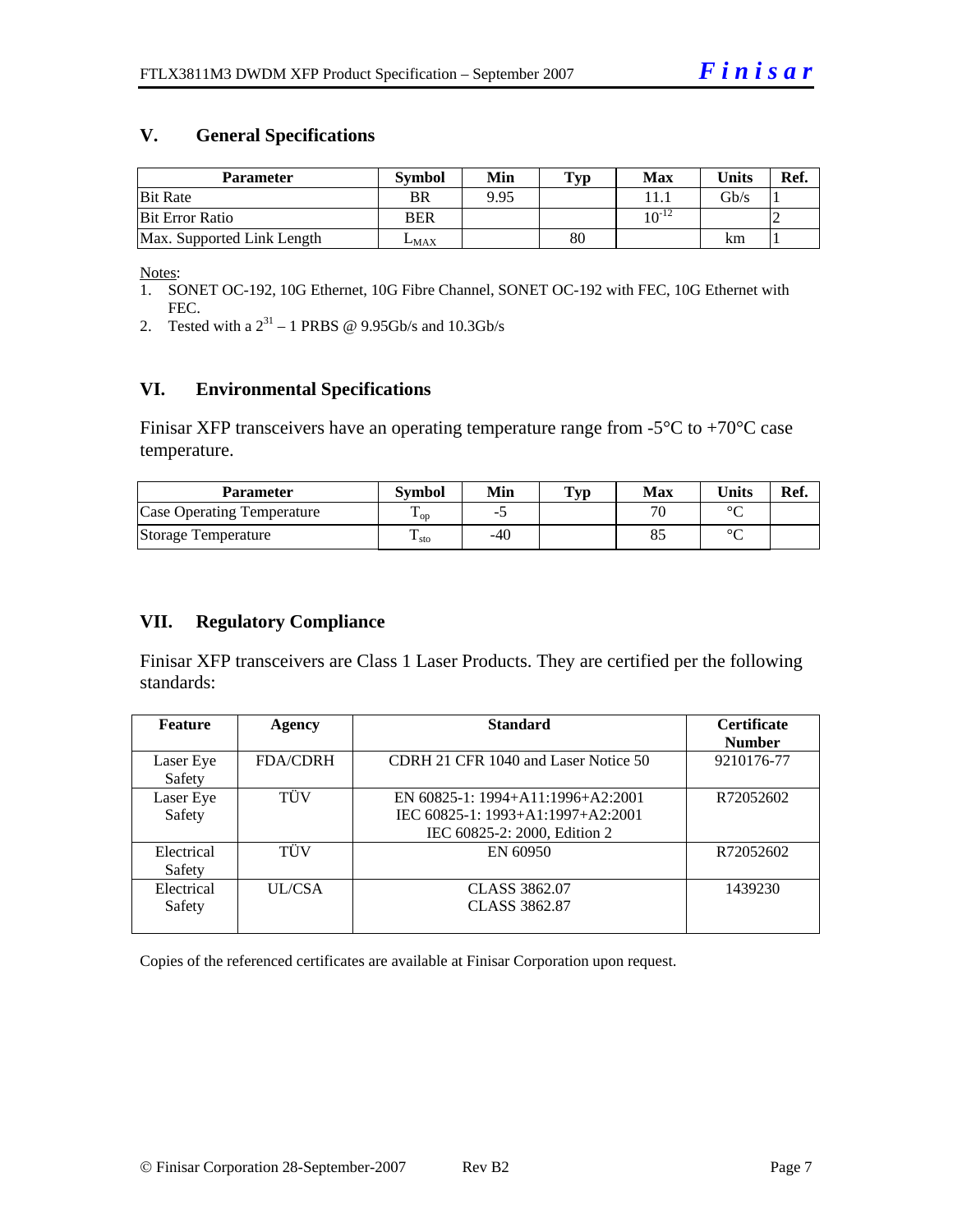# **VIII. Digital Diagnostics Functions**

As defined by the XFP MSA<sup>1</sup>, Finisar XFP transceivers provide digital diagnostic functions via a 2-wire serial interface, which allows real-time access to the following operating parameters:

- Transceiver temperature
- Laser bias current
- Transmitted optical power
- Received optical power
- Transceiver supply voltage

It also provides a sophisticated system of alarm and warning flags, which may be used to alert end-users when particular operating parameters are outside of a factory-set normal range.

The operating and diagnostics information is monitored and reported by a Digital Diagnostics Transceiver Controller (DDTC) inside the transceiver, which is accessed through the 2-wire serial interface. When the serial protocol is activated, the serial clock signal (SCL pin) is generated by the host. The positive edge clocks data into the XFP transceiver into those segments of its memory map that are not write-protected. The negative edge clocks data from the XFP transceiver. The serial data signal (SDA pin) is bi-directional for serial data transfer. The host uses SDA in conjunction with SCL to mark the start and end of serial protocol activation. The memories are organized as a series of 8-bit data words that can be addressed individually or sequentially. The 2-wire serial interface provides sequential or random access to the 8 bit parameters, addressed from 000h to the maximum address of the memory.

For more detailed information, including memory map definitions, please see the XFP MSA documentation<sup>1</sup>.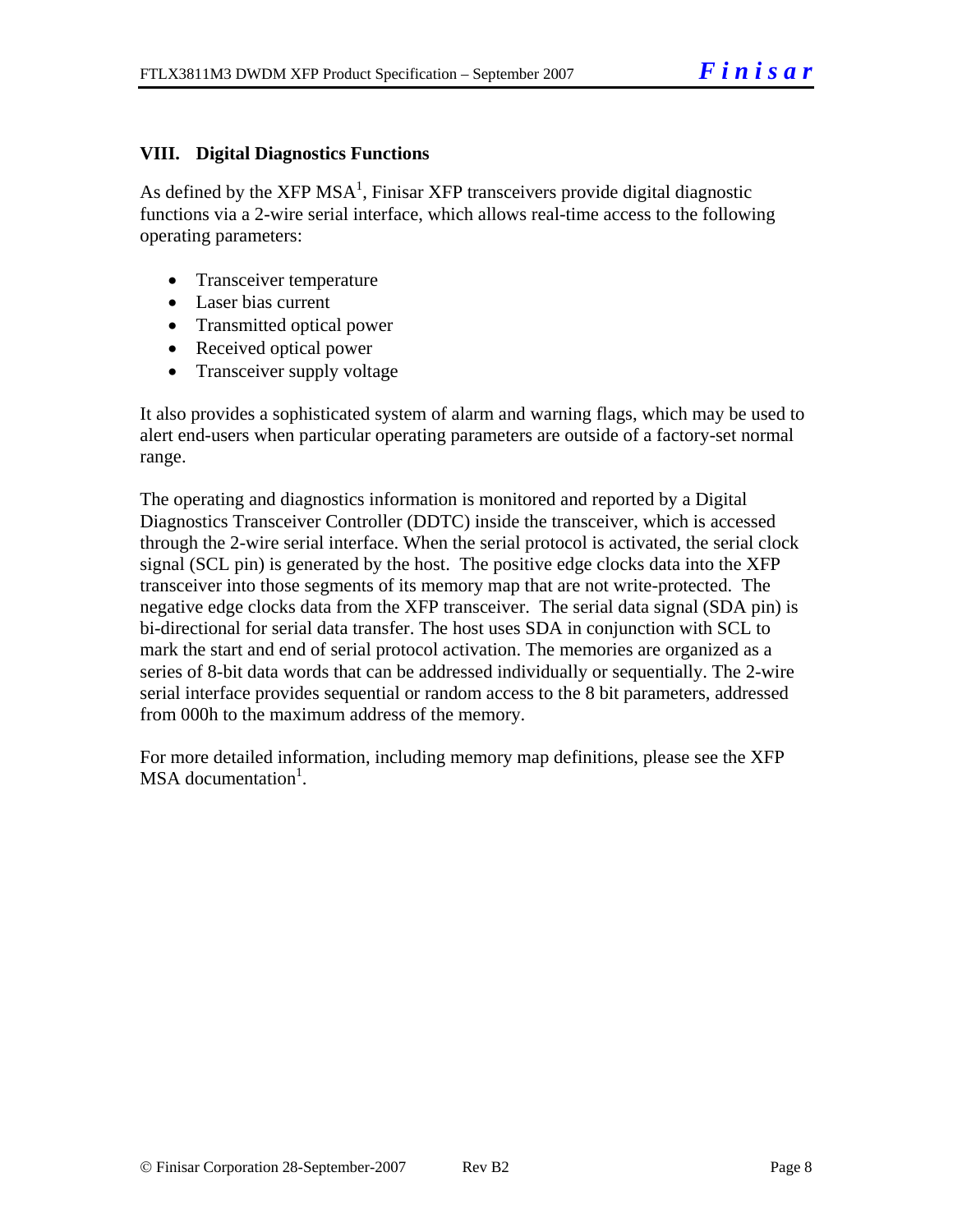# **IX. Mechanical Specifications**

Finisar's XFP transceivers are compliant with the dimensions defined by the XFP Multi-Sourcing Agreement (MSA).



**XFP Transceiver (dimensions are in mm)**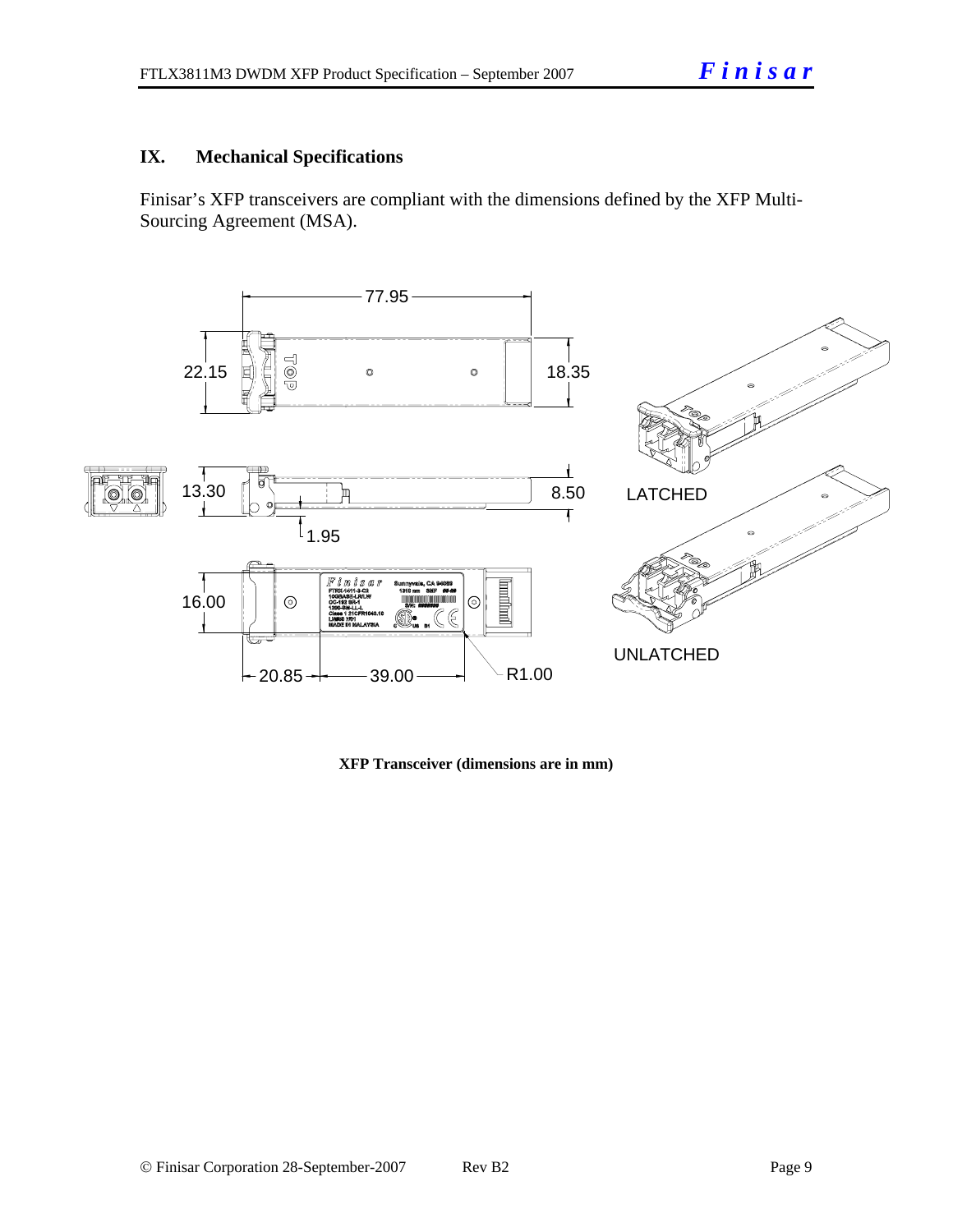

# **X. PCB Layout and Bezel Recommendations**

**XFP Host Board Mechanical Layout (dimensions are in mm)**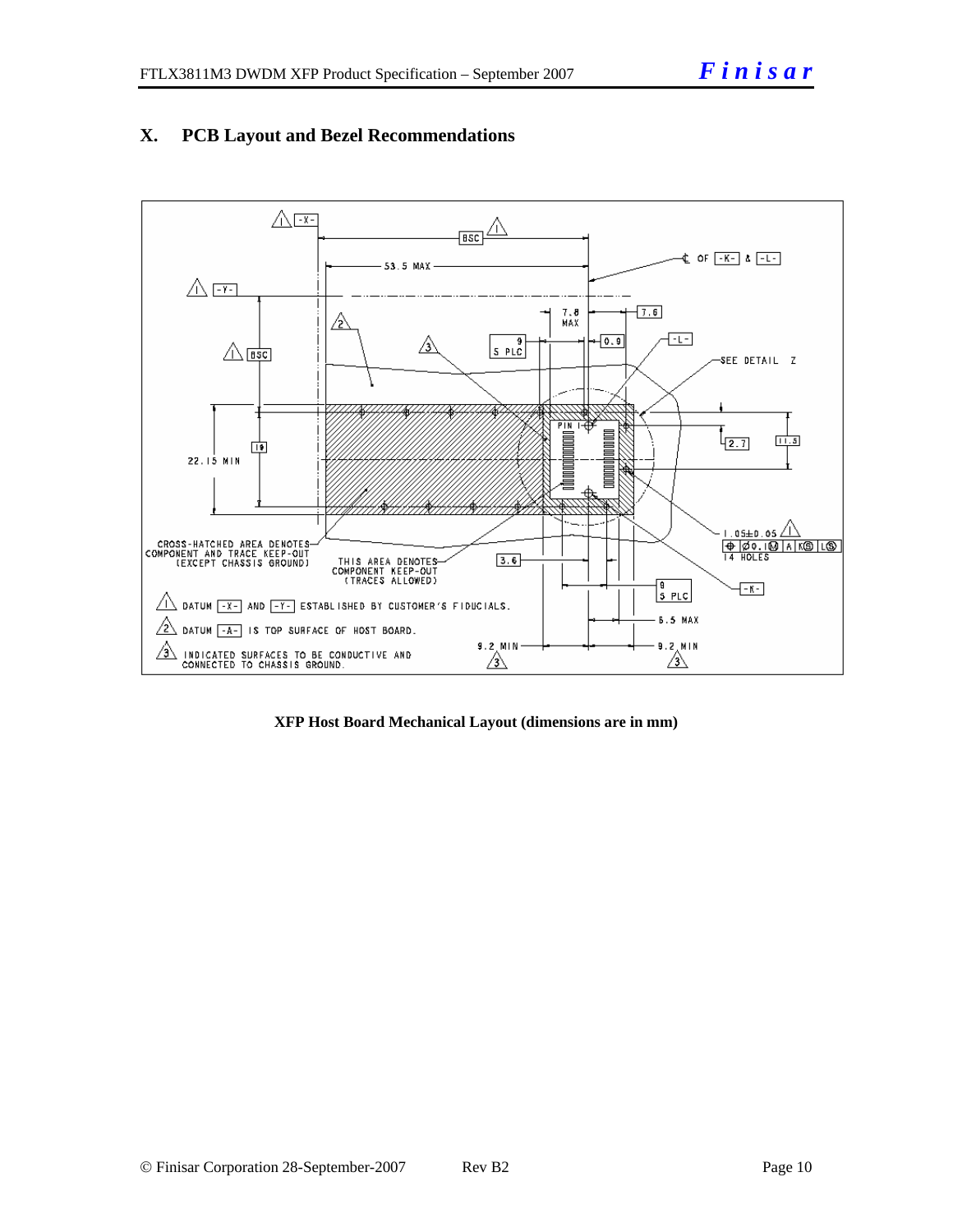

**XFP Detail Host Board Mechanical Layout (dimensions are in mm)**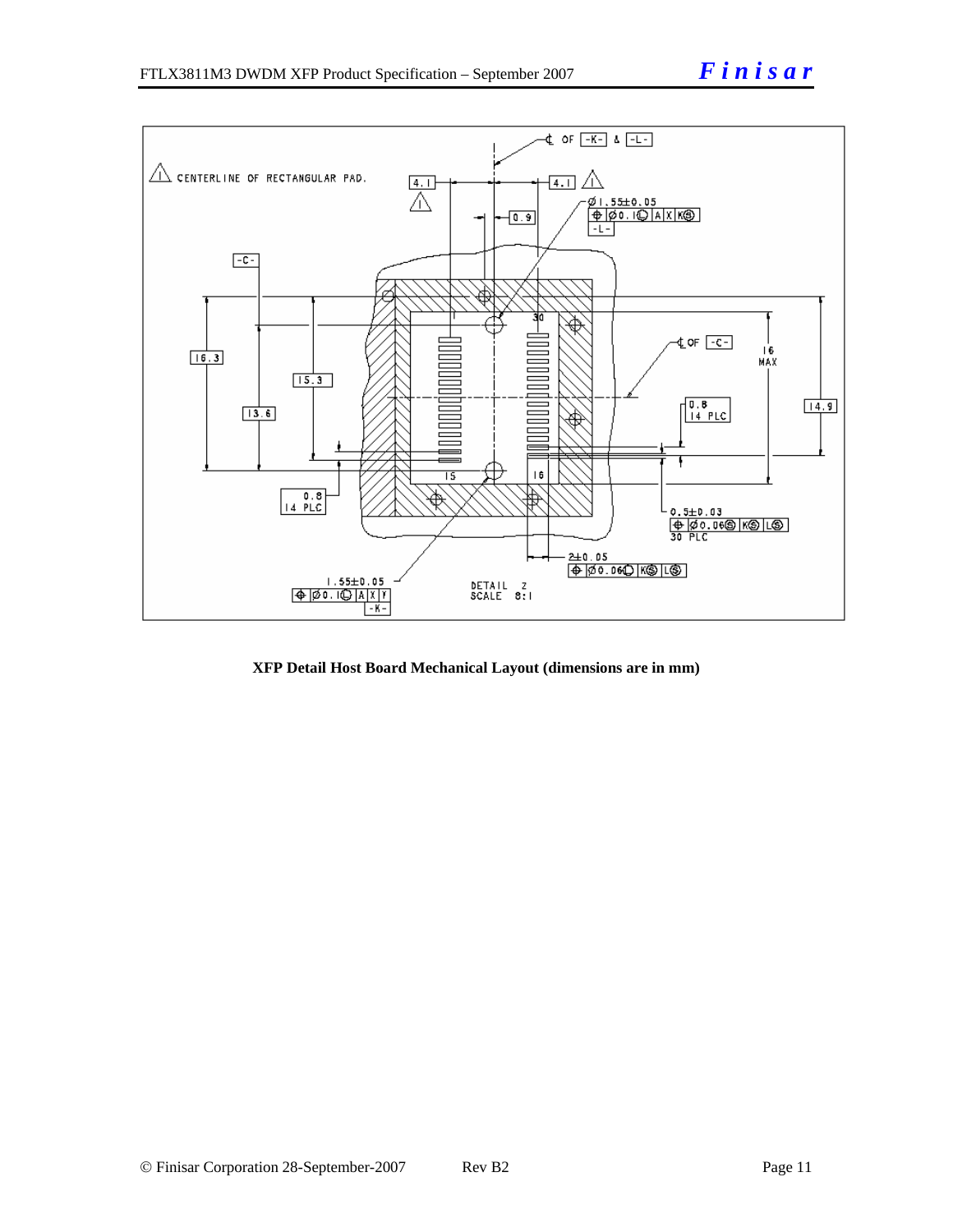

**XFP Recommended Bezel Design (dimensions are in mm)**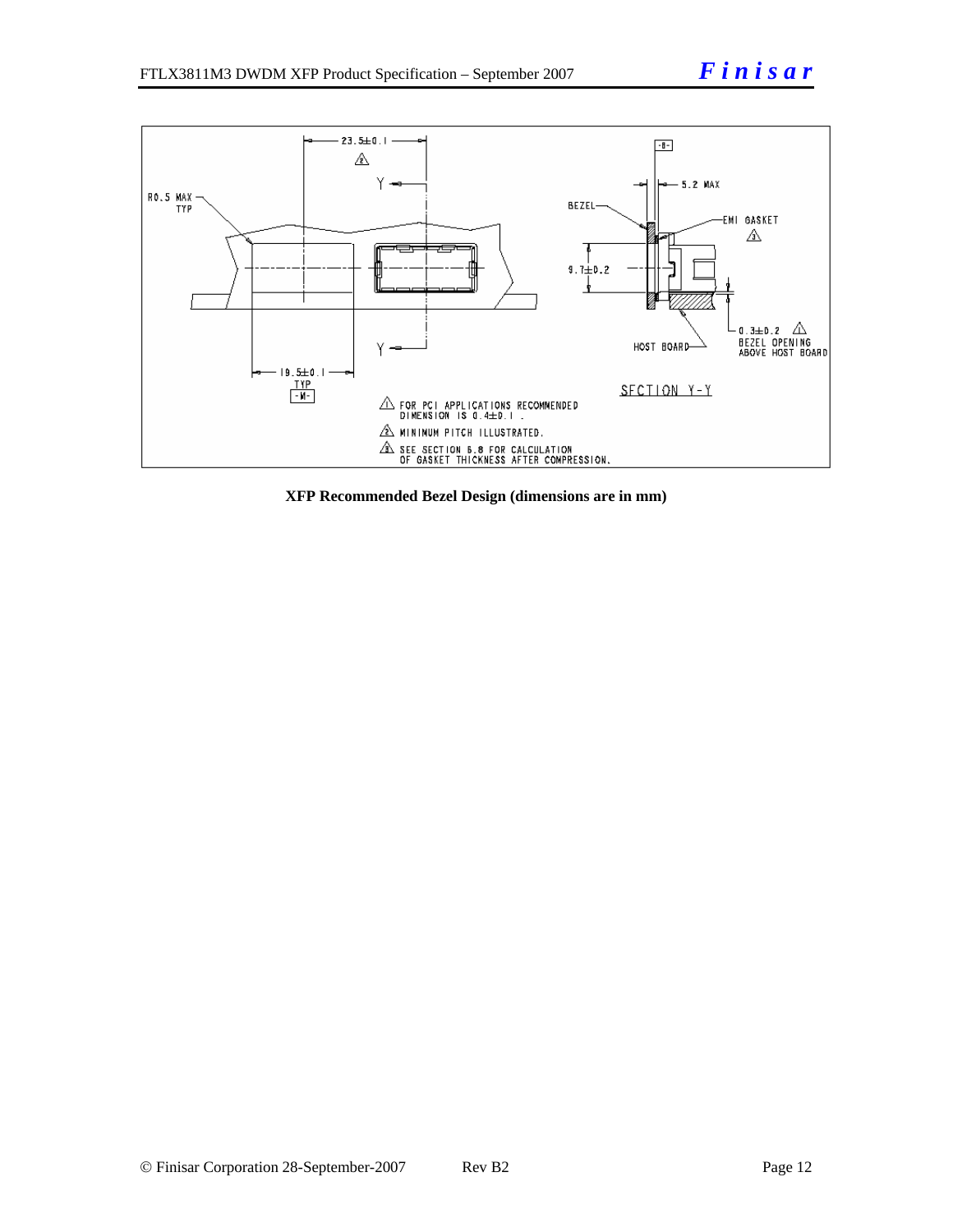## **XI. References**

- 1. 10 Gigabit Small Form Factor Pluggable Module (XFP) Multi-Source Agreement (MSA), Rev 4.5 – August 2005. Documentation is currently available at <http://www.xfpmsa.org/>
- 2. Application Note AN-2035: "Digital Diagnostic Monitoring Interface for XFP Optical Transceivers" – Finisar Corporation, December 2003
- 3. Directive 2002/95/EC of the European Council Parliament and of the Council, "on the restriction of the use of certain hazardous substances in electrical and electronic equipment". January 27, 2003.
- 4. "Application Note AN-2038: Finisar Implementation Of RoHS Compliant Transceivers", Finisar Corporation, January 21, 2005.

## **XII. Revision History**

| <b>Revision</b> | Date       |           | <b>Description</b>                                                              |
|-----------------|------------|-----------|---------------------------------------------------------------------------------|
| A               | 4/12/2006  |           | Document created.                                                               |
|                 |            | ٠         | Updated photo.                                                                  |
| A1              | 4/21/2006  | $\bullet$ | Removed Finisar Confidential.                                                   |
|                 |            | ٠         | <b>Updated Finisar Address.</b>                                                 |
| A <sub>2</sub>  | 5/26/2006  | ٠         | Change BOL wavelength specification.                                            |
| B               |            | ٠         | Added Safety Certificate numbers.                                               |
|                 | 10/25/2006 |           | Document released.                                                              |
|                 |            | $\bullet$ | Modified Min LOS Assert to -37dBm and Max LOS De-Assert to -30dBm               |
| B1              | 12/18/2006 | ٠         | Modified path penalty to 2.5dB at BER<10 <sup>-6</sup> @ 10.7 Gb/s and 11.1Gb/s |
| <b>B2</b>       | 9/28/2007  |           | Updated note on channels.                                                       |

# **XII. For More Information**

Finisar Corporation 1389 Moffett Park Drive Sunnyvale, CA 94089-1133 Tel. 1-408-548-1000 Fax 1-408-541-6138 [sales@finisar.com](mailto:sales@finisar.com)